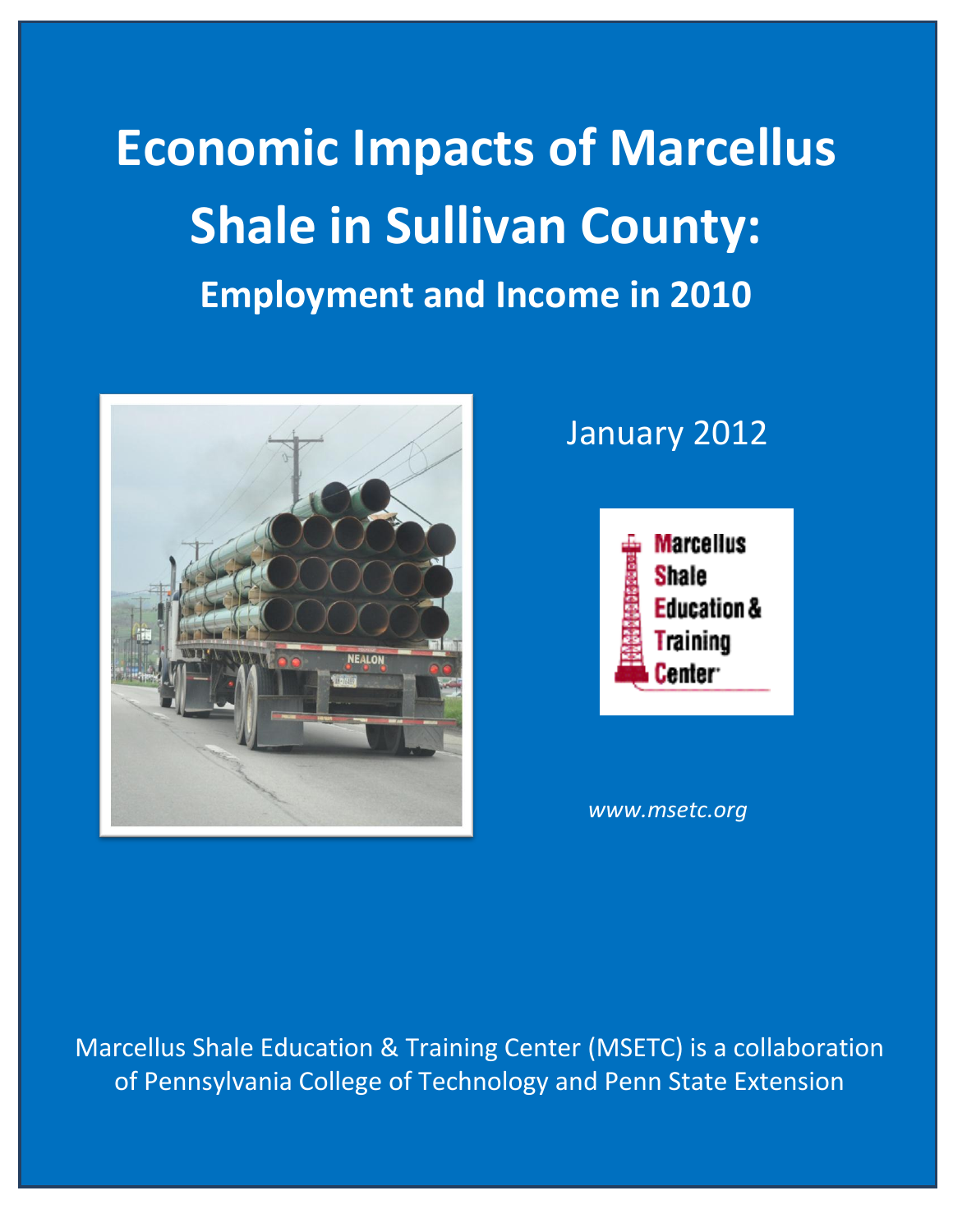# **Economic Impacts of Marcellus Shale in Sullivan County: Employment and Income in 2010**

Timothy W. Kelsey (Penn State), Martin Shields (Colorado State), James R. Ladlee (Penn State), and Melissa Ward (Penn State), in cooperation with Tracy L. Brundage (Penn College), Larry L. Michael (Penn College), and Thomas B. Murphy (Penn State)

The authors want to thank reviewer David L. Kay (Cornell University) for his valuable comments and suggestions to improve the report. The findings and conclusions in this study are solely those of the authors.

### External funding for this project came from the Central Bradford Progress Authority

®Penn College and Marcellus Shale Education & Training Center are registered in U.S. Patent and Trademark Office.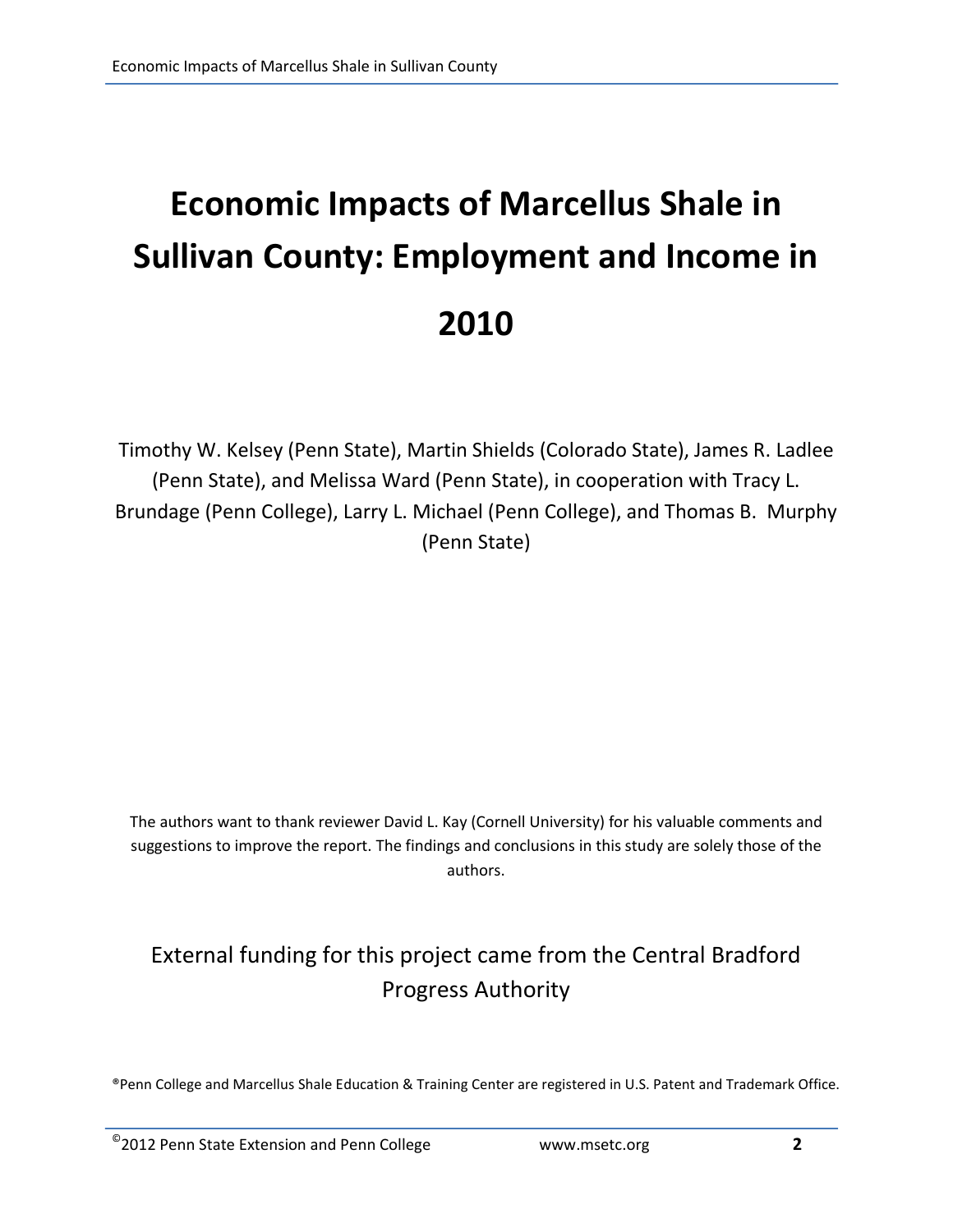#### **I. Introduction**

There has been much interest about the economic development potential of Marcellus Shale in Pennsylvania. Travel through counties where drilling is occurring, and anecdotes from residents and local businesses clearly demonstrate that gas development is having a major impact on local employment and income. Other anecdotes and experience suggest that natural gas development is also having major non-monetary impacts, such as significant increases in truck and other traffic, new roads, well pads and pipelines cutting through forest and farmland, and conflict in communities about its potential health, social, and environmental implications.

Most of the academic focus on the potential economic impacts of Marcellus Shale development has been at the state level, which considers the economic impacts that are occurring throughout the Commonwealth as a result of drilling activity in the Marcellus region. For example, Kelsey, Shields, Ladlee, and Ward (2011) estimated that Marcellus Shale development created around 23,000 jobs in Pennsylvania in 2009, and they estimated that the total employment impact in 2010 was around 44,000 jobs if per-well employment impacts remain relatively consistent.

How much of the economic benefit of gas drilling actually stays local is important to know, because the communities where drilling is occurring are most directly bearing the costs of that development. For residents living in those communities, the impacts statewide are less relevant than what is occurring within their community itself. Gas development does create some social, environmental and economic challenges for host communities, in part due to the influx of new workers, increase in truck and other traffic, increasing demands for services, and large use of water and other natural resources. Identifying local impacts is critical to understanding the implications of natural gas development for communities where drilling is occurring.

Due to the regional nature of the work and the high specialization of the businesses, equipment, and tasks involved in gas development, it is clear that many of the economic benefits of Marcellus Shale development are occurring outside of the counties where drilling is being done. Many of the firms doing the work are regional, national, or international companies, with little formal footprint in the individual counties with drilling, and they are bringing in specialized equipment and supplies, which are not directly available from local county-based businesses. For example, the companies are not leasing drilling rigs from local businesses, purchasing drilling and gathering line pipe from county hardware stores, or buying fracing sand from local quarries. All these are being leased or purchased outside of the county. Some of these companies are creating regional offices or facilities within the Marcellus region, such as in Washington and Lycoming Counties, which will support drilling activities in the nearby counties. These offices help keep more of the dollars within those regions, but they do not necessarily help keep dollars within the individual counties where the drilling is happening.

Even though many of the industry dollars are not being spent in the specific counties where drilling is occurring, it also is very obvious from anecdotes, surveys, and secondary data that the amount of dollars being spent in these communities is significant, and it is having major local economic impacts. Some supplies and services are being purchased locally, such as aggregate used for road and well pad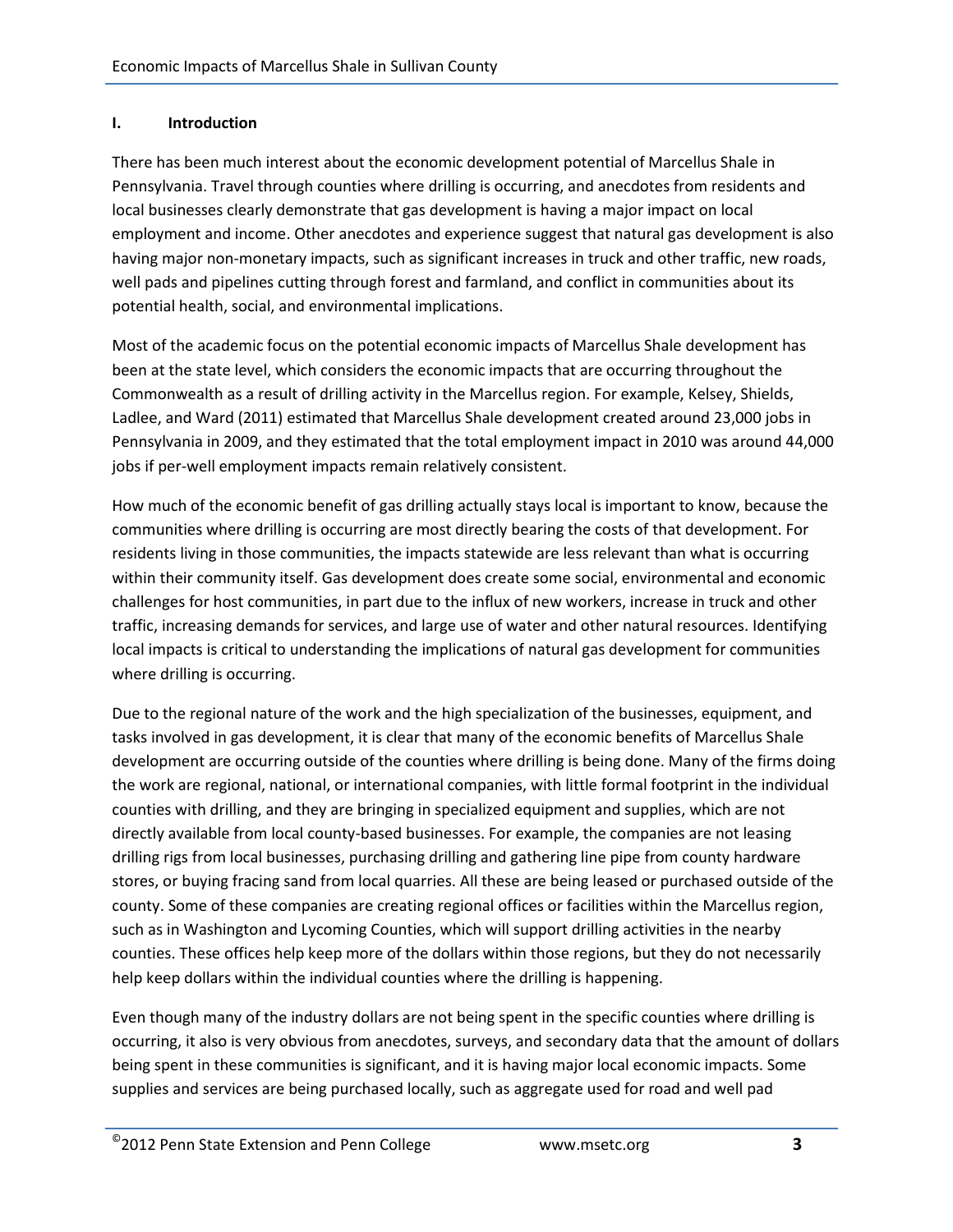construction, local construction and trucking services, motel rooms and other housing, food service, and other materials and services that are not overly specialized or unique to the industry. For example, onethird of the businesses in Bradford County report that their sales have increased due to Marcellus activity (Kelsey, Shields, Ladlee, and Ward, 2011). Local infrastructure investment is being spurred by Marcellus activity, such as rail, roads, and hotels, and local nonprofits informally are reporting major local charitable giving by gas companies. The local economic development impacts of gas development cannot and should not be slighted and must be understood more completely.

This study examines the county-level economic impact of Marcellus Shale activity in Sullivan County in 2010, using several data sources and tools to estimate the county-level job and income effects. The data includes publicly available industry reports on spending, U.S. Bureau of Labor Statistics employment data, GIS analysis of land ownership, results from a survey of landowners about how they spent leasing and royalty income, and use of the economic impact tool IMPLAN to estimate multiplier effects.

#### **II. Sullivan County**

Sullivan County is very new to Marcellus Shale drilling, though it is in the heart of the Marcellus fairway. It experienced drilling for the first time in 2010, with 23 wells (DEP), even though the counties surrounding it have seen activity for the past several years. A lack of pipeline and other infrastructure has delayed development until recently. Sullivan County is a very small rural county, with a population of only 6,428 in 2010 (U.S. Census) and a labor force of only 3,302 (BLS). The county was home to only 165 businesses in 2009 (County Business Patterns), including only 28 in retail trade and 22 in construction. About 36 percent of the county's labor force works outside the county, indicating that the county is heavily dependent upon outside economic activity (U.S. Census, 2000).

As of August 2011, Sullivan County had seen a small amount of drilling activity, with only 113 permits issued (see Table 1) to just 3 exploration and production companies. Chesapeake Energy has received the most permits with 73 percent of all permits in Sullivan County.

| Table 1. Marcellus Drilling Permits Issued |      |      |      |      |      |         |                    |
|--------------------------------------------|------|------|------|------|------|---------|--------------------|
| County                                     | 2006 | 2007 | 2008 | 2009 | 2010 | $2011*$ | <b>Grand Total</b> |
| Sullivan                                   |      |      |      |      | 88   | 24      | 113                |
| *as of August 2011                         |      |      |      |      |      |         |                    |

Sullivan County has had 36 Marcellus wells drilled (see Table 2), including 28 by Chesapeake Energy and 8 by Chief Oil and Gas.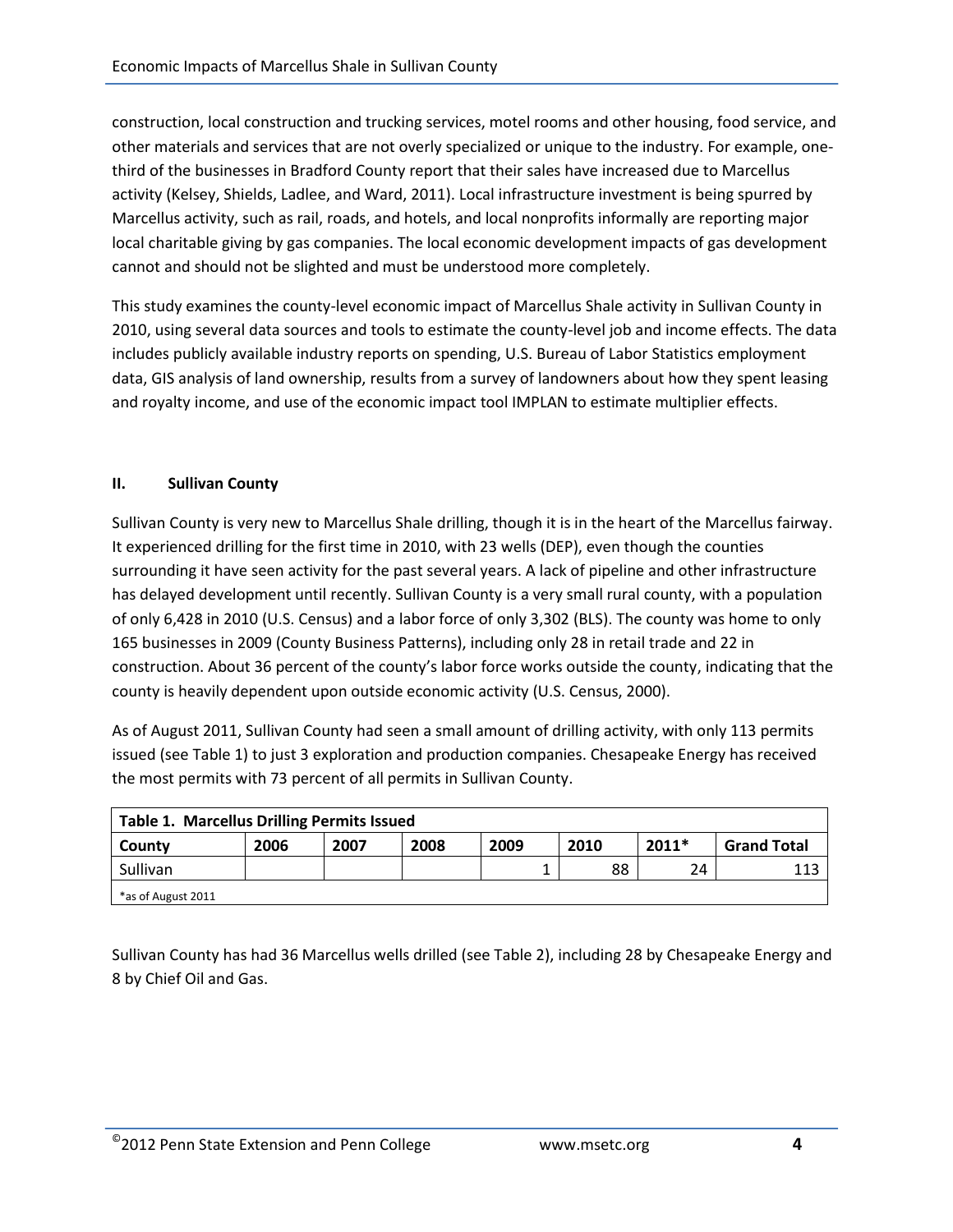| <b>Table 2. Marcellus Wells Drilled</b> |      |      |      |      |      |         |                    |
|-----------------------------------------|------|------|------|------|------|---------|--------------------|
| County                                  | 2006 | 2007 | 2008 | 2009 | 2010 | $2011*$ | <b>Grand Total</b> |
| Sullivan                                |      |      |      |      | 23   | 13      | 36                 |
| *as of August 2011                      |      |      |      |      |      |         |                    |

Several previous economic studies provide insights on the range of economic impacts occurring in the county. State sales tax collections within Sullivan County decreased by 1.6 percent between 2007 and 2010, compared to a statewide county level decrease of 3.8 percent (unpublished county-level analysis from Costanzo and Kelsey, 2011), which suggests there was not much difference in retail sales within the county compared to elsewhere in the Commonwealth. Sales tax collections on motor vehicles decreased 3.8 percent between 2008 and 2010 (Pennsylvania Tax Compendium, 2011). Realty transfer tax collections in the county during this same period dropped by 2.9 percent, which is much lower than the state average decrease of 22.1 percent, suggesting that either the quantity or value of real estate sales declined less in the county than in most other locations of the Commonwealth (unpublished countylevel analysis from Costanzo and Kelsey, 2011).

Changes in Personal Income Tax collections are somewhat mixed; total Personal Income Tax collections in the county increased 0.3 percent between 2007 and 2009, according to Pennsylvania Department of Revenue data, compared to a statewide average county level decrease of 5.5 percent change during the same time period. Most of the increase in Personal Income Tax collections was due to leasing income rather than employment. Total compensation (e.g. wages and salaries) only increased 0.8 percent in Sullivan County between these years, while the number of tax returns filed from the county reporting wage or salary income decreased slightly (0.9 percent), which suggests there was little increase in total employment by residents within the county. Royalty income, in contrast, increased by 531 percent during this same time period (Kelsey, 2012).

#### **III. Methodology**

This economic impact study used several means to estimate the employment and income impacts of Marcellus Shale development. We relied upon the economic input-output model IMPLAN as a major tool of analysis, modifying the information with results from several surveys that were conducted as part of a statewide economic impact study (Kelsey, Shields, Ladlee, and Ward, 2011). IMPLAN is among the most commonly used economic impact models, and has been frequently used to estimate the job and income effects of natural gas development (Center for Business and Economic Research, 2008; Considine, Watson, and Blumsack, 2011; Kelsey, Shields, Ladlee, and Ward, 2011; National Energy Technology Lab, 2010; Pennsylvania Economy League, 2008; Scott and Associates, 2009). Yet there are clear cautions to its use and interpretation for natural gas development (Kay, 2011; Kinnaman, 2011).

IMPLAN provides information on three types of impacts. **Direct** impacts are those attributed to the activity itself, for example construction jobs supported by money spent refurbishing farm structures. **Indirect** impacts are jobs created in support of the directly impacted sector, for example jobs at a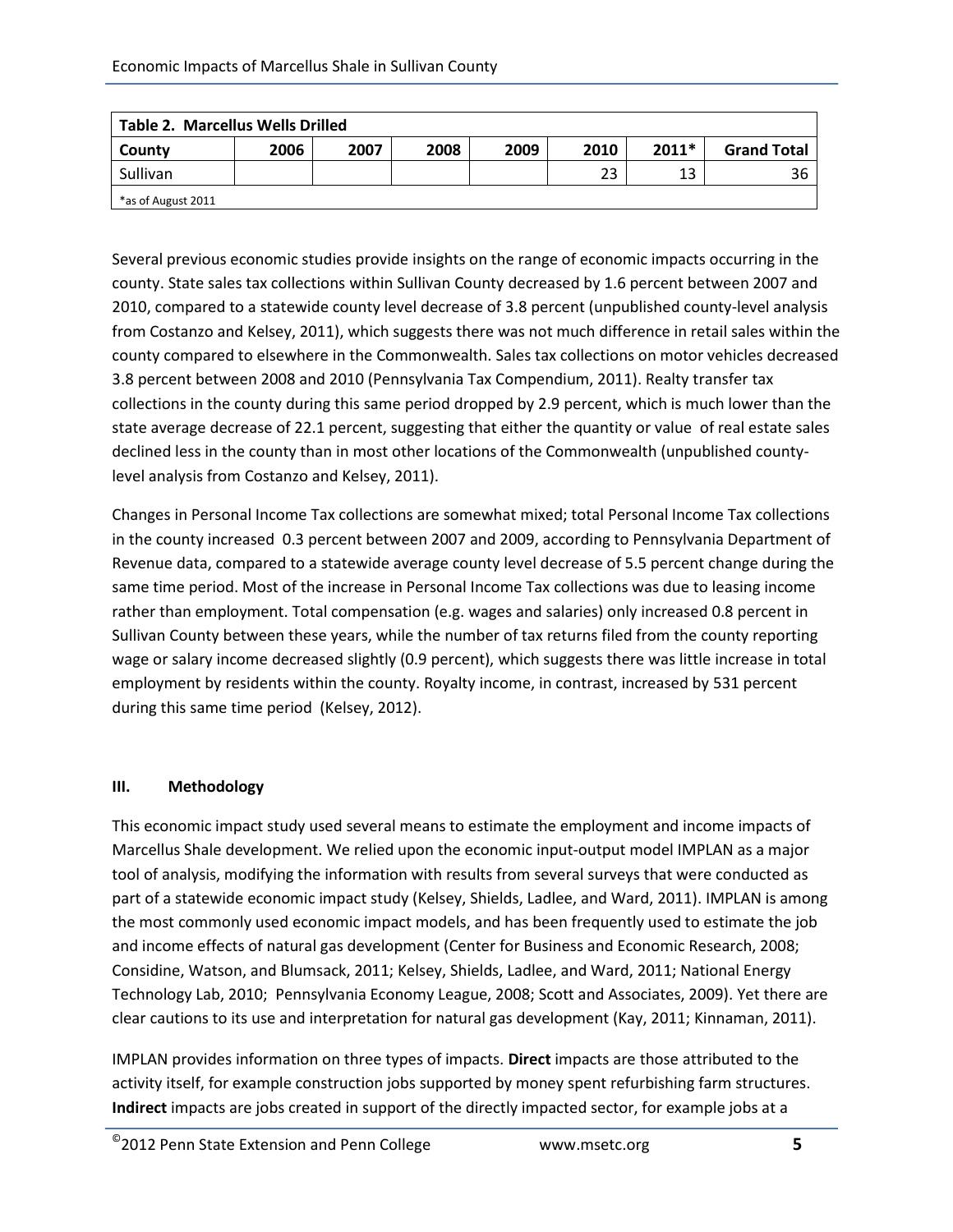lumberyard providing building materials for the farm structure. **Induced** impacts are jobs created by direct and indirect workers spending their own earnings locally.

#### *Leakage*

When considering the economic impacts of an activity, such as development of Marcellus Shale, it is important to track where the dollars are actually going. Money immediately leaving the community, such as purchases from businesses outside of the region, or leasing and royalty dollars going to nonresident property owners, have less local impact than money spent at local businesses. Economists call this spending of dollars outside the area being studied 'leakage,' and it has significant impacts on the economic impacts of change. The smaller the geographic area, generally the larger the amount of leakage will occur because more purchases tend to be from outside the study area.

As discussed previously, much of the gas industry spending related to Sullivan County is occurring in nearby counties, or even out of state. Where workers live similarly affects leakage of dollars from the community, because paychecks going to workers living outside the county tend to be spent outside the county. This is especially an issue for natural gas development because of the regional nature of the work, with employees often traveling long distances to work sites. The limited availability of housing in some counties, which makes it difficult for workers to find housing within the county where they're working, contributes to this loss of income from the county economy.

Who actually receives leasing and royalty dollars, and how those dollars are spent, has an important influence on the economic impacts of gas development. Not all mineral right owners live within the community where they own the rights, so the leasing and royalty dollars they receive immediately leave the county. If the mineral right owners live elsewhere in Pennsylvania, those dollars will create an economic impact in the owners' county and at the state level, but they do little economically for the county where drilling is occurring. Leasing and royalty payments to owners who live outside of Pennsylvania have little local or state impact since those dollars immediately leave the Commonwealth.

How the dollars are spent also has important implications for the economic impacts. Given the relatively large size of some of the checks mineral right owners are receiving, it is expected that many households will treat these large payments differently than regular income. Anecdotes from areas with substantial Marcellus activity suggest that many landowners are spending more on consumer durables, or saving or investing the dollars. For example, new tractors, vehicles, and four wheelers are being purchased, many houses and barns are being repaired, and mineral right owners are otherwise using the dollars in special ways.

The size and composition of the local county economy similarly affect how many dollars circulate within the local economy. If the local economy is small, local residents and businesses are more likely to make purchases outside of the county because some of what they want or need is not available locally, reducing local economic impacts of change because those dollars quickly leave the community.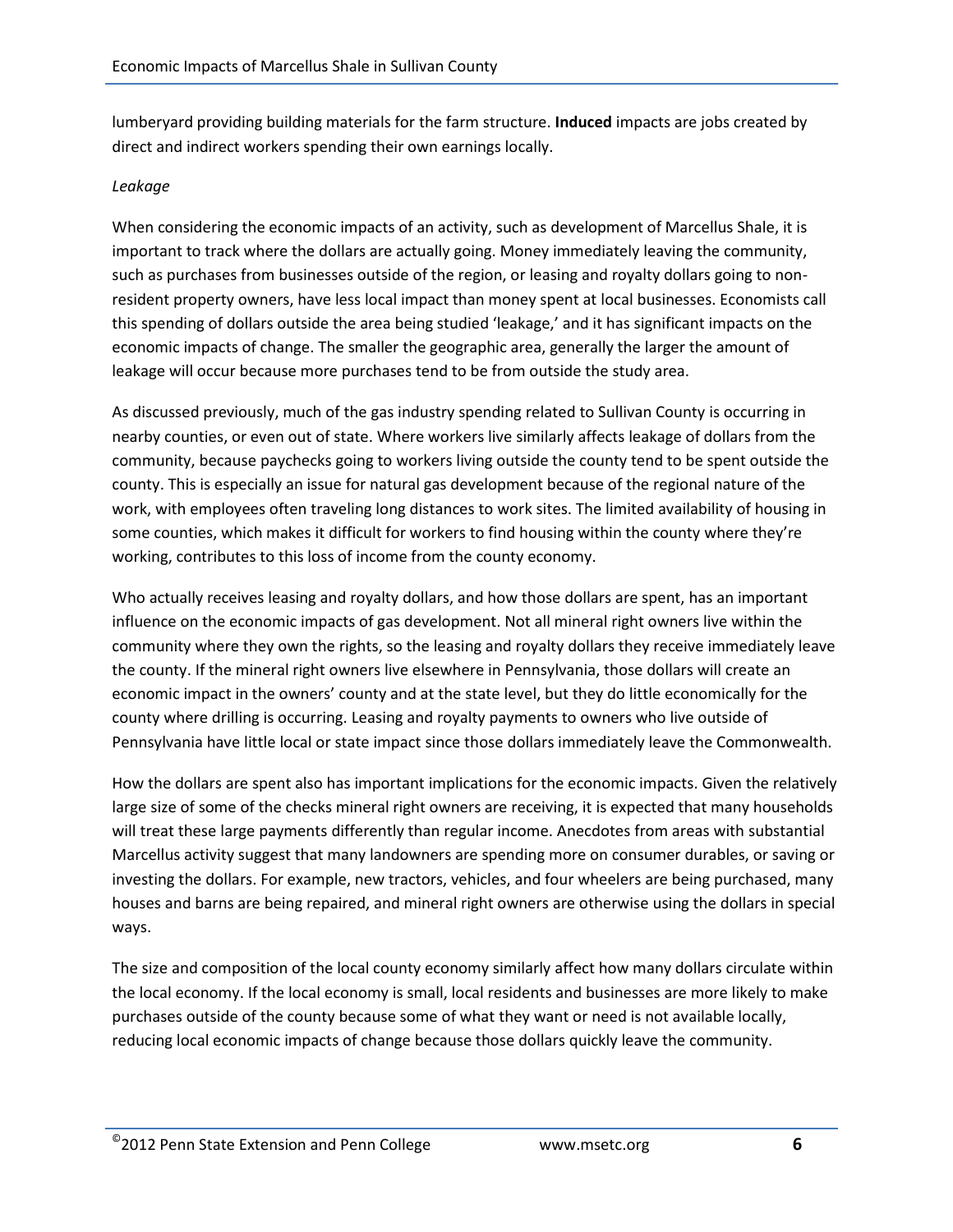#### *A. Company Spending and Payroll*

Published spending information, as collected and reported by Considine, Watson, and Blumsack (2011), indicates that natural gas companies spent \$11.48 billion in Pennsylvania during 2010. Considering exploration, upstream, and midstream spending (e.g. everything but leasing and royalty payments), this was \$6.23 million per well. Much of this spending was in services, supplies, and equipment, rather than people; estimates are that only about 13 full-time equivalent jobs are created per well during this drilling phase (Brundage, et al, 2011). The reported industry spending includes expenditures on road repairs, charitable giving, and other activities of the companies within Pennsylvania.

We attempted to gather data from the major natural gas companies about their spending patterns to identify how many dollars are going locally, but none ultimately provided such information for use in this study. We similarly were unable to obtain information about the percentage of workers in the county who actually live in the county and thus how many industry payroll dollars go into the local economy.

Because the amount of gas development dollars can be so large relative to the actual size of the local economy in many rural counties with drilling activity, assumptions about industry spending and payroll would significantly affect the study results and could too easily lead to implausible findings. For example, gas industry spending (excluding leases and royalties) to drill the 386 wells in Bradford County during 2010 likely was around \$2.4 billion, given average per well expenditures. This is larger than the size of Bradford County's total economy in 2009, which was \$1.8 billion, as measured by total personal income (U.S. Bureau of Economic Analysis). Gas development has had significant economic effects in the Commonwealth, but it has not more than doubled the size of individual county economies. Clearly, much of the industry spending has not been within the counties where drilling is occurring.

Rather than make questionable assumptions about how much industry spending actually occurs locally and how many of the workers in the county actually live there, we use U.S. Bureau of Labor Statistics (BLS) direct observations of how employment has changed in the county between 2001 and 2010 and compared this to statewide employment trends. These actual employment changes in the county reflect the influence of industry spending. Such a direct observation approach foregoes the ability to identify direct, indirect, and induced employment changes, but it does provide a clear picture of the overall employment changes in the county.

#### *B. Leasing and Royalty Income*

Not all leasing and royalty dollars are immediately spent in the local economy, since some of the dollars go to non-county residents (and thus immediately leave the county), and mineral right owners typically save at least a portion of such dollars for use in later years. In addition, how dollars are spent has important implications for that economic impact. We used GIS analysis of land ownership patterns and survey results about the use of lease and royalty dollars (Kelsey, Shields, Ladlee, and Ward, 2011) to estimate how many leasing and royalty dollars went to Sullivan County households and how households spent those funds. Each of these will be explained in turn.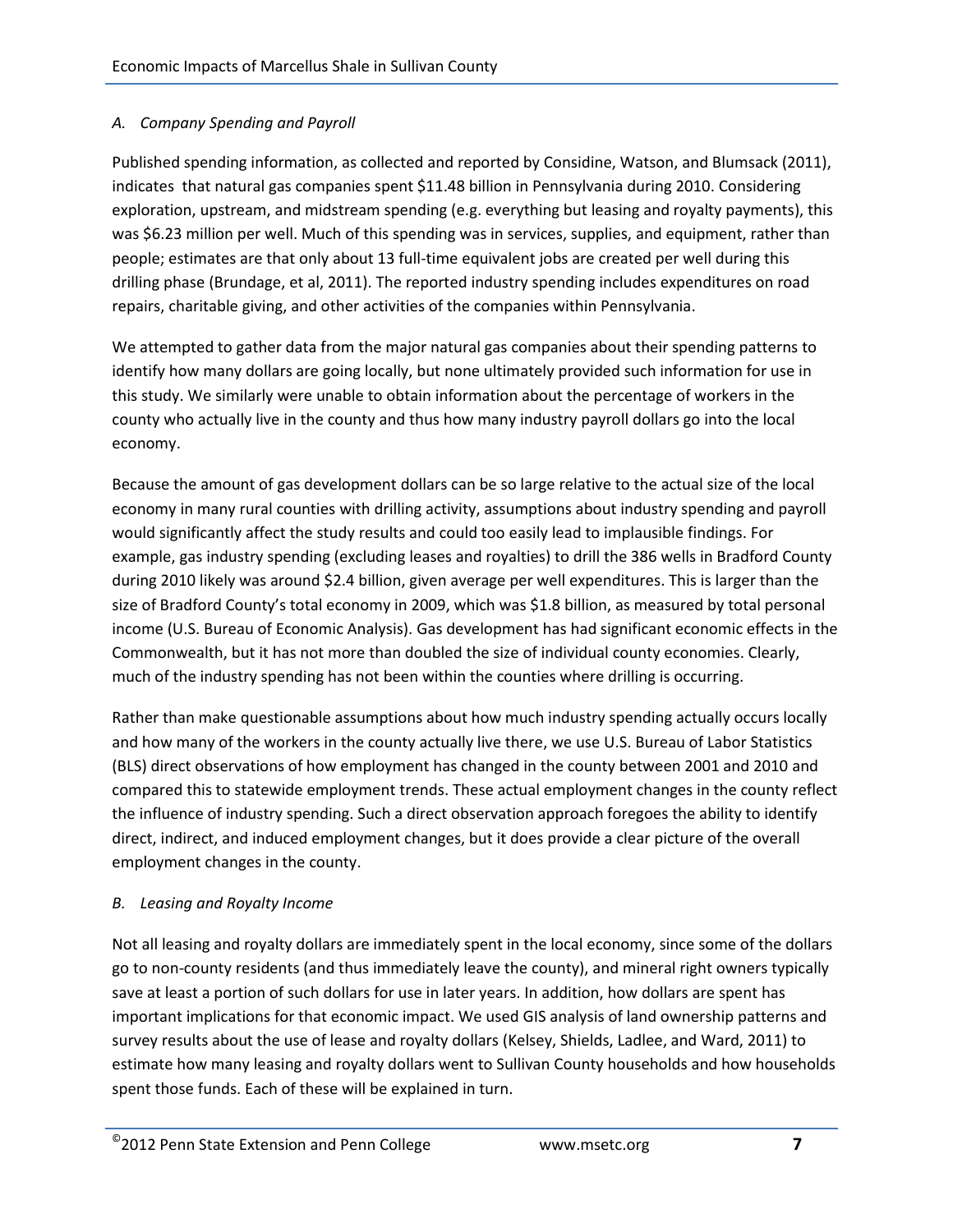#### *1. GIS Analysis of Ownership*

We could find no publicly available documentation that tracks ownership of mineral rights, other than on a deed-by-deed basis. All county governments do maintain active records of surface ownership, compiled so it is possible to clearly and easily identify owners of parcels and to identify aggregate patterns of ownership. We used this data in GIS format to calculate the percentage of land owned by people living within the county.

Land ownership provides a good proxy for mineral right ownership, except in places where the mineral or gas rights have been severed. Fortunately for this study, severed mineral rights are relatively uncommon in Sullivan County, so the GIS analysis should relatively accurately reflect mineral right ownership.

#### *2. Amount of Leasing and Royalty Dollars*

Available data on leasing and royalty income is only available from industry at the state level, rather than at the county level. To estimate the amount of leasing income in Sullivan County in 2010, we calculated each county's share of the Marcellus play's total land area in Pennsylvania and assumed that each county received that same proportion of total leasing income. In other words, if a county was 6 percent of Pennsylvania's Marcellus area, we assumed that mineral right owners in that county received 6 percent of all the leasing dollars paid statewide in 2010. This likely overestimates the actual leasing dollars going to Sullivan County in that year, because much of the leasing activity in that county occurred several years earlier.

Royalties going to the county were estimated using industry reports of total royalties paid in 2010 (Considine, Watson, and Blumsack, 2011), divided by the total number of active Marcellus wells in Pennsylvania. The data suggest that royalties paid in 2010 averaged \$148,561 per well. The average includes some Marcellus wells that have been drilled but as yet are not hooked into pipelines and thus are not yet producing income.

#### *3. Local Use of Leasing and Royalty Dollars*

To estimate how local mineral right owners are spending their leasing and royalty income, we used results from a survey of 1,000 landowners located within one thousand feet of active Marcellus wells in Pennsylvania's Bradford and Tioga Counties, as reported in Kelsey, et al (2011). That survey had a response rate of 50.1 percent. Four hundred and twelve of the respondents had leased their land for natural gas drilling (rather than a prior owner having done so).

When weighted by the amount of dollars each landowner was paid, about 55 percent of the total leasing dollars were saved in the year they were received (see Table 1), rather than being immediately spent. About 66 percent of all the royalty dollars were similarly saved for the future. Other common uses of the dollars included paying state and federal taxes (17 percent of leasing dollars), purchasing vehicles (9 percent of leasing dollars), and real estate (5 percent of leasing dollars).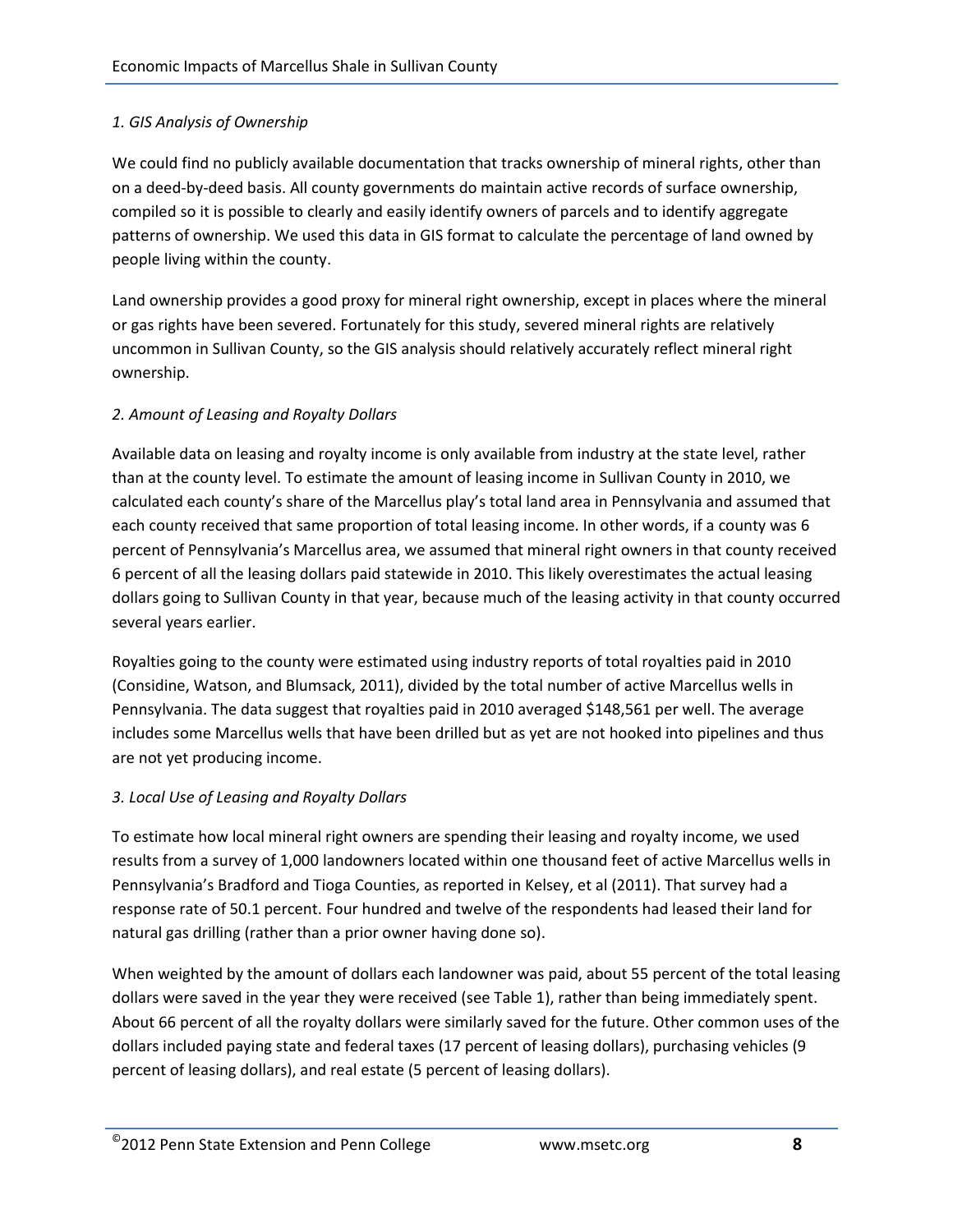| Table 3. Mineral Right Owners' Use of Leasing Dollars, Bradford & Tioga Counties |                                             |                    |          |  |  |
|----------------------------------------------------------------------------------|---------------------------------------------|--------------------|----------|--|--|
| <b>Sectors</b>                                                                   |                                             | <b>Total Spent</b> | Percent  |  |  |
| <b>Consumer Goods</b>                                                            | \$                                          | 4,738              | 0.2%     |  |  |
| Food                                                                             | \$                                          | 229                | 0.01%    |  |  |
| Farming                                                                          | \$                                          | 103,191            | 4.36%    |  |  |
| <b>Motor Vehicles</b>                                                            | \$                                          | 213,658            | 9.02%    |  |  |
| <b>Health Services and Insurance</b>                                             | \$                                          | 38,977             | 1.65%    |  |  |
| Investments, Savings & Finances                                                  | \$                                          | 1,307,501          | 55.19%   |  |  |
| New Building Construction/Home                                                   |                                             |                    |          |  |  |
| Improvements                                                                     | \$                                          | 41,561             | 1.75%    |  |  |
| <b>Real Estate</b>                                                               | \$                                          | 122,100            | 5.15%    |  |  |
| Taxes                                                                            | \$                                          | 415,130            | 17.52%   |  |  |
| Vacations, Travel & Entertainment                                                | \$                                          | 8,430              | 0.36%    |  |  |
| Other                                                                            | \$                                          | 113,387            | 4.79%    |  |  |
| <b>Total</b>                                                                     | \$                                          | 2,368,902          | 100.00%  |  |  |
|                                                                                  |                                             |                    | $N = 42$ |  |  |
|                                                                                  | Source: Kelsey, Shields, Ladlee, Ward, 2011 |                    |          |  |  |

The spending on 'farming' reflects that much of the leasing and royalty dollars are going to farmers, which is not surprising given that farmers own a significant proportion of Pennsylvania's land. Such spending is consistent with anecdotes and written comments in the survey that many farmers are using Marcellus dollars to buy new tractors, fix barns, and build new structures.

We estimated the impacts of household spending by increasing household expenditures using the categories identified in Table 3. We subsequently aggregated the IMPLAN sectors representing each of the broader spending categories. We applied default IMPLAN margins to the consumer goods, food, automotive, and health services category. For farm spending, within IMPLAN we separated out hard expenses (machinery and buildings) from operating expenses and calculated the ratio of machinery and building expenses to operating expenses, which was about 2:1. We then used this ratio to allocate farm spending between these two categories of farm investments.

From an economic impact perspective, spending on 'real estate' primarily involves simply shifting existing assets between owners rather than creating new economic value. The commissions paid to realtors, financing costs, deed searches, and other costs associated with buying and selling real estate do have an economic impact; however, these are payments for services. For this study, we assumed that 10 percent of the spending on real estate went for such commissions and activities, and the remaining 90 percent was simply a transfer of existing assets between owners. Improvements to real estate, such as new building construction and home repairs, also have an economic impact since these are spending to create assets, but this was a separate category in the survey and was included directly in the analysis. Savings generate a minor amount of new economic activity for the financial firms handling the funds. In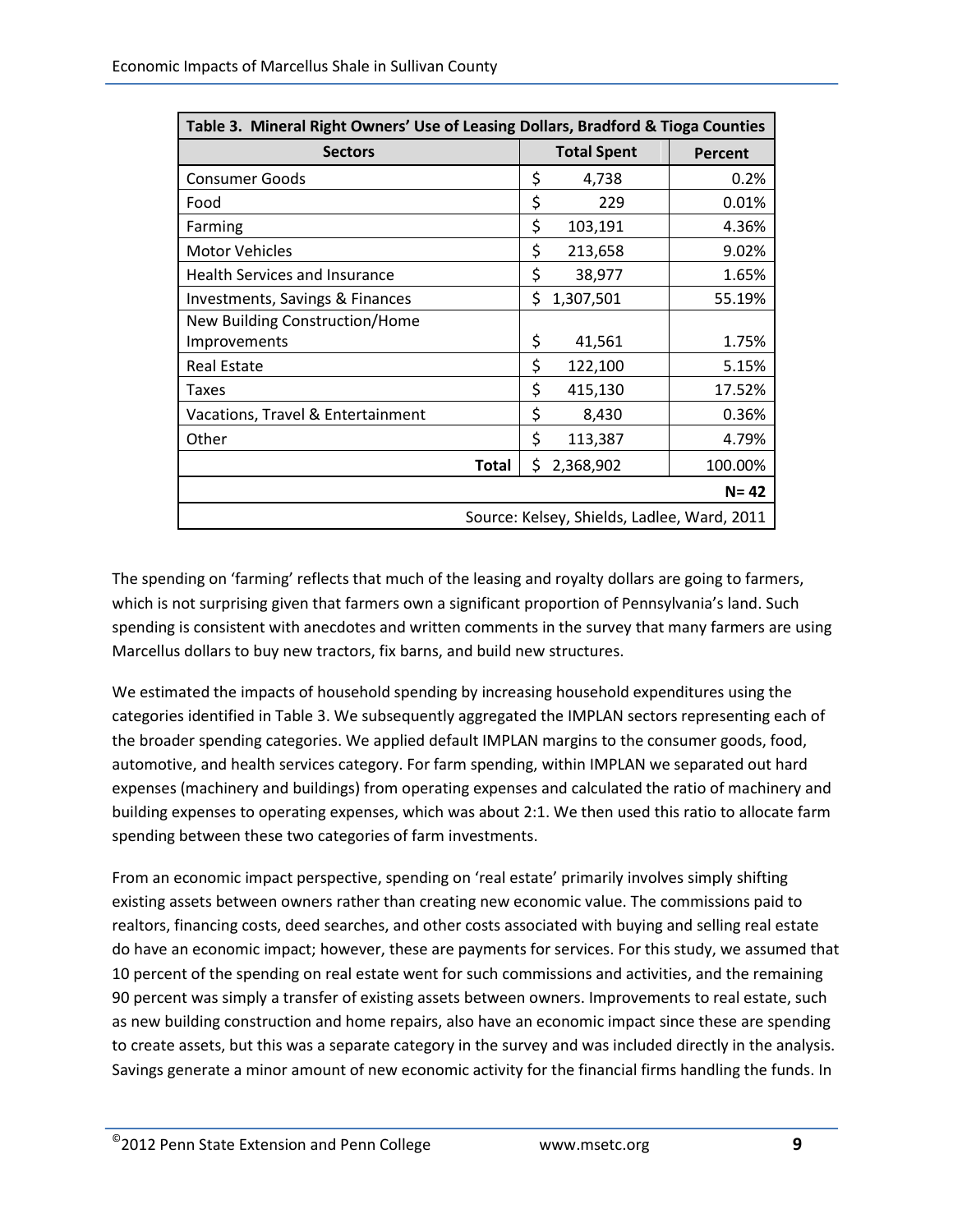our analysis, we assumed that savings would generate service fees of 1.5 percent, generating new activity within the financial services sector.

Forty-two respondents completed the question about the percentage of royalty income they spent in the year they received those dollars, but only 10 completed all the detailed questions about where they actually spent those 34 percent of royalty dollars. Due to this relatively small number of responses, we estimated the impact of the royalty dollars respondents spent in 2009 by increasing household income in the median income household spending category for Pennsylvania.

#### **IV. Results**

#### **1. Select Employment and Labor Market Trends in Sullivan County**

Growth in Marcellus activity has resulted in job gains in the county. According to the US Bureau of Labor Statistics (BLS), Sullivan County had 1633 total jobs in the fourth quarter of 2010. This is up 63 positions from 12 months earlier (4.0 percent). This trend contrasts with overall employment trends in Pennsylvania (see Figure 1).





Source: Bureau of Labor Statistics/QCEW

With this job growth, the local unemployment situation is improving slightly. According to the BLS, about 218 people were unemployed in Sullivan County in July 2011. This is down about 20 from 2 years earlier, and 63 lower than its peak in December, 2008 (see Figure 2). Most notably, the county unemployment rate used to trend higher than the state unemployment rate, but for the past two years unemployment rates in the county have been lower than at the state level.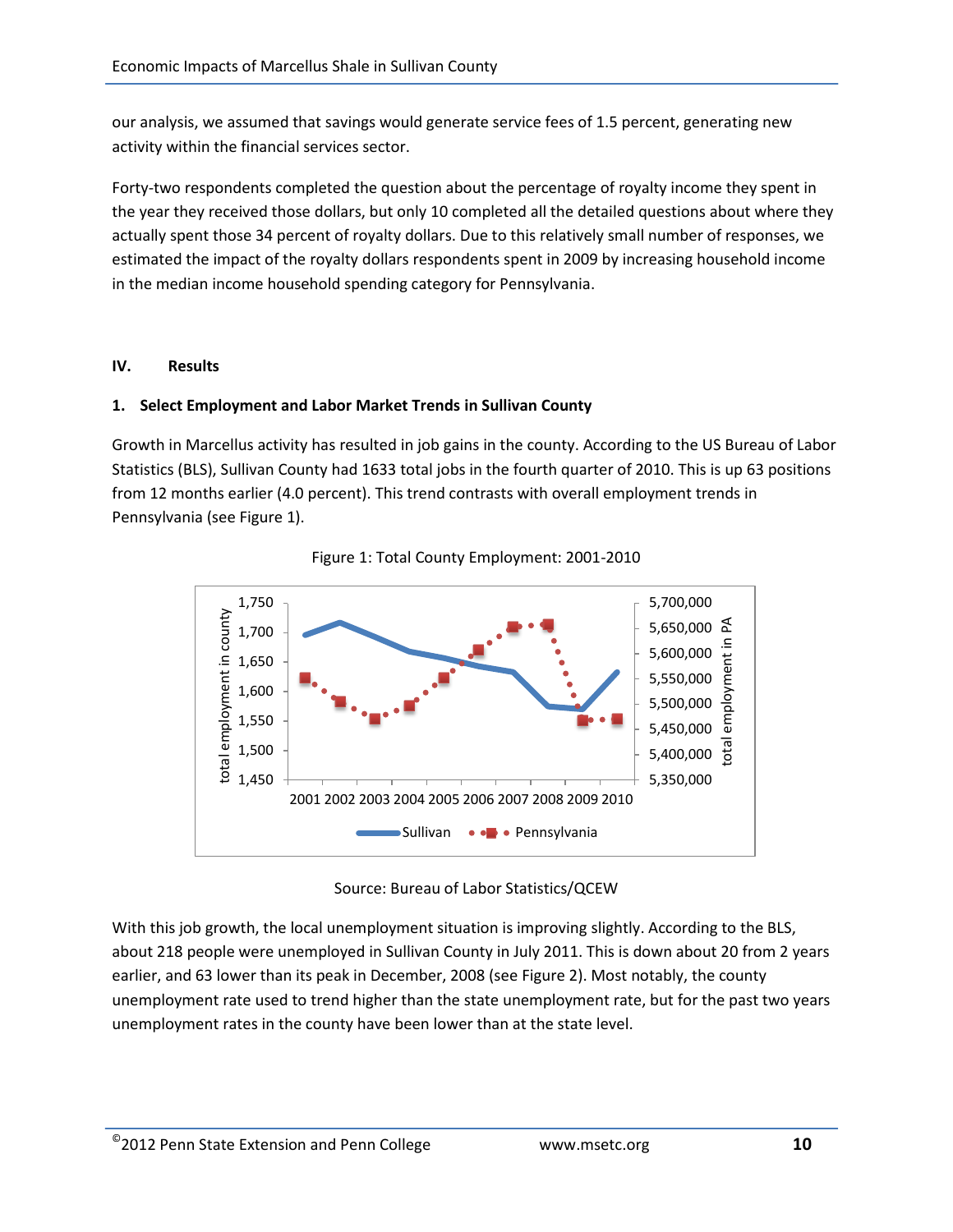

Figure 2. Number of County Unemployed: 2001-2010



Natural gas sector jobs are categorized as 'Mining' in Federal industrial classifications, so gas sector employment changes are reported in the mining sector. Due to size of this sector in Sullivan County's economy, BLS nondisclosure rules do not allow it to release employment data about it.

According to Considine et al, 2011, construction is one of the largest ancillary economic activities for Marcellus activity. Between 2009 and 2010, the industry added 14 jobs in Sullivan County (see Figure 3). It is not possible to separate construction activity due directly or indirectly to Marcellus from other activity; but this total is consistent with employment in the sector earlier in the decade.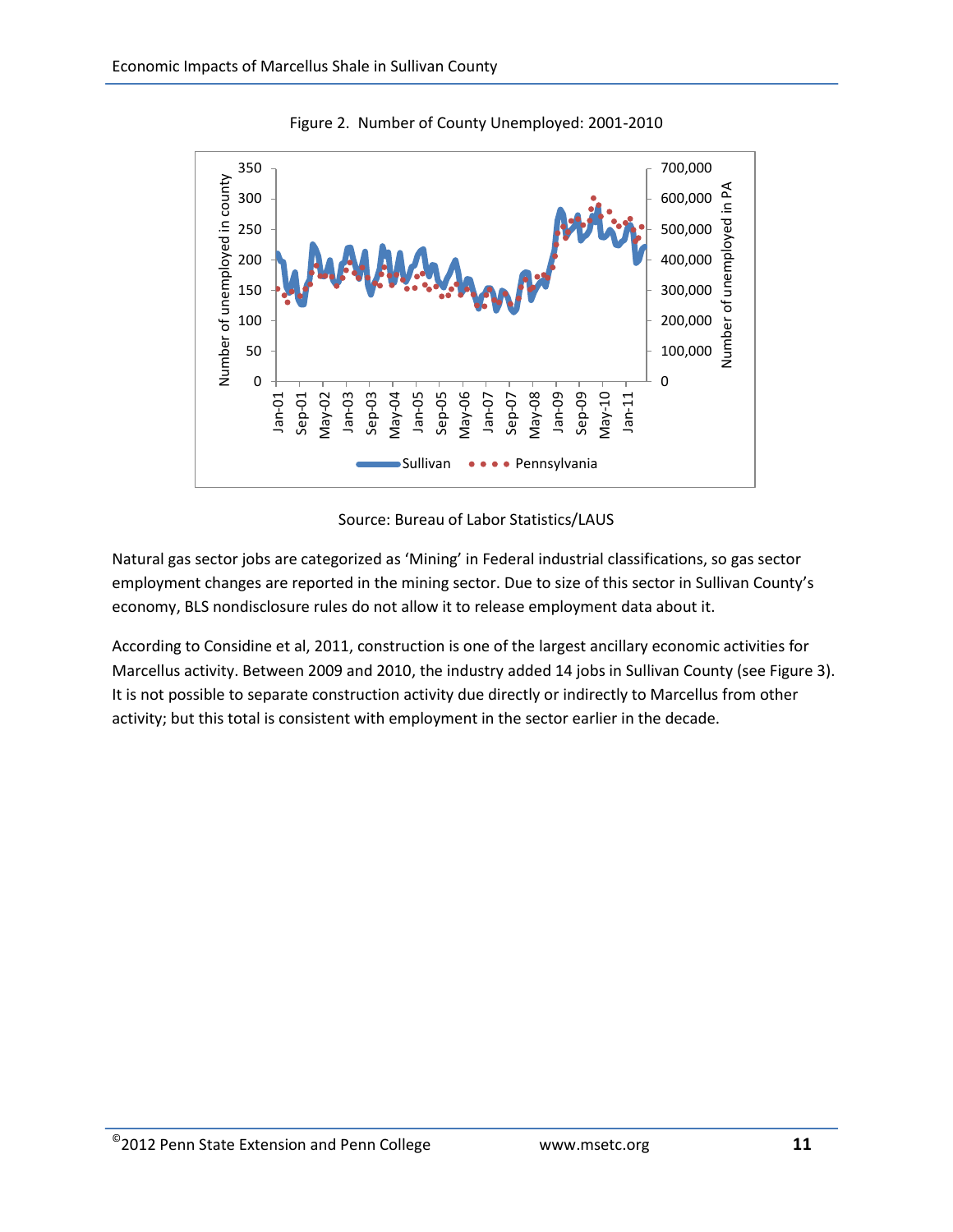

Figure 3. Total County Construction Employment: 2001-2010



The trade, transportation, and utility (TTU) sector is another closely aligned set of industries. Trade captures both retail and wholesale activities, with gains in this aspect closely aligned with increases in household income and wealth. Transportation and utility employment captures, among other things, the impacts of water hauling and other transport. According to BLS data between 2009 and 2010, Sullivan County employment in the trade, transportation, and utility sector remained unchanged at 271 jobs, but this is up from a low of 256 in 2006.





Source: Bureau of Labor Statistics/QCEW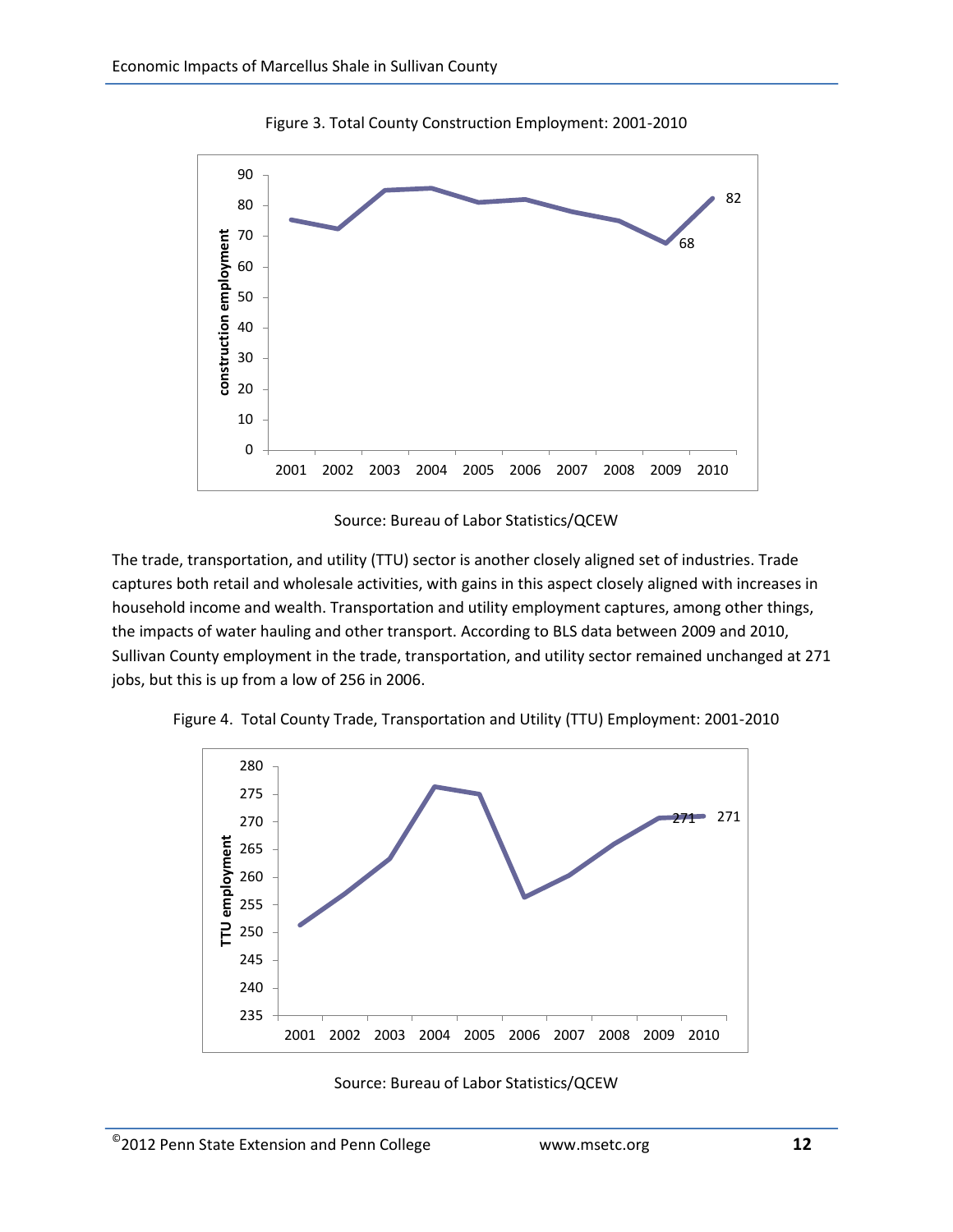Employment growth affects the need for worker housing and food service. Discussions with local entrepreneurs and leaders indicated that many gas-related workers are living in motels and that some restaurants are experiencing significant increases in business. The BLS data report that Sullivan County saw only 7 additional jobs in the accommodation and food service sector between 2009 and 2010 (see Figure 5), but because this is relatively small sector, this was a 7 percent increase.





Source: Bureau of Labor Statistics/QCEW

#### **2. Economic Impacts of Additional Household Income from Leasing and Royalties**

#### *Leasing Impacts*

Based on industry spending patterns and land development patterns, we estimated that Sullivan County landowners received \$50 million in leasing income in 2010. According to our analysis of land ownership records, we estimate 42.9 percent of this leasing income (\$21.4 million) went to mineral rights owners current living in the county, with the remainder going to owners living outside of the county. Not all of this money is spent locally. Based on the results of the landowner survey that indicated landowners are saving 55 percent of the leasing dollars they receive, and the amount going to state and federal taxes, we estimated that about \$5 million of leasing income was spent by Sullivan County residents in 2010. To model the economic impacts of this spending, we used the survey responses to break this spending down across 10 economic categories in the county and entered these as increases in final demand in the appropriate IMPLAN sectors.

Overall, we estimated that leasing income in 2010 generated \$3.6 million in output, either directly or through multiplier impacts, which supported \$1.4 million in labor income and about 44 jobs in Sullivan County (see Table 4). This economic impact is lower than the new income being spent by residents, which is unusual compared to most economic impacts. The results reflect that the economy in Sullivan County is very small, which means residents spend much of their income outside the community. It also occurs because the leasing spending is atypical, with a large share going to motor vehicles. Typically a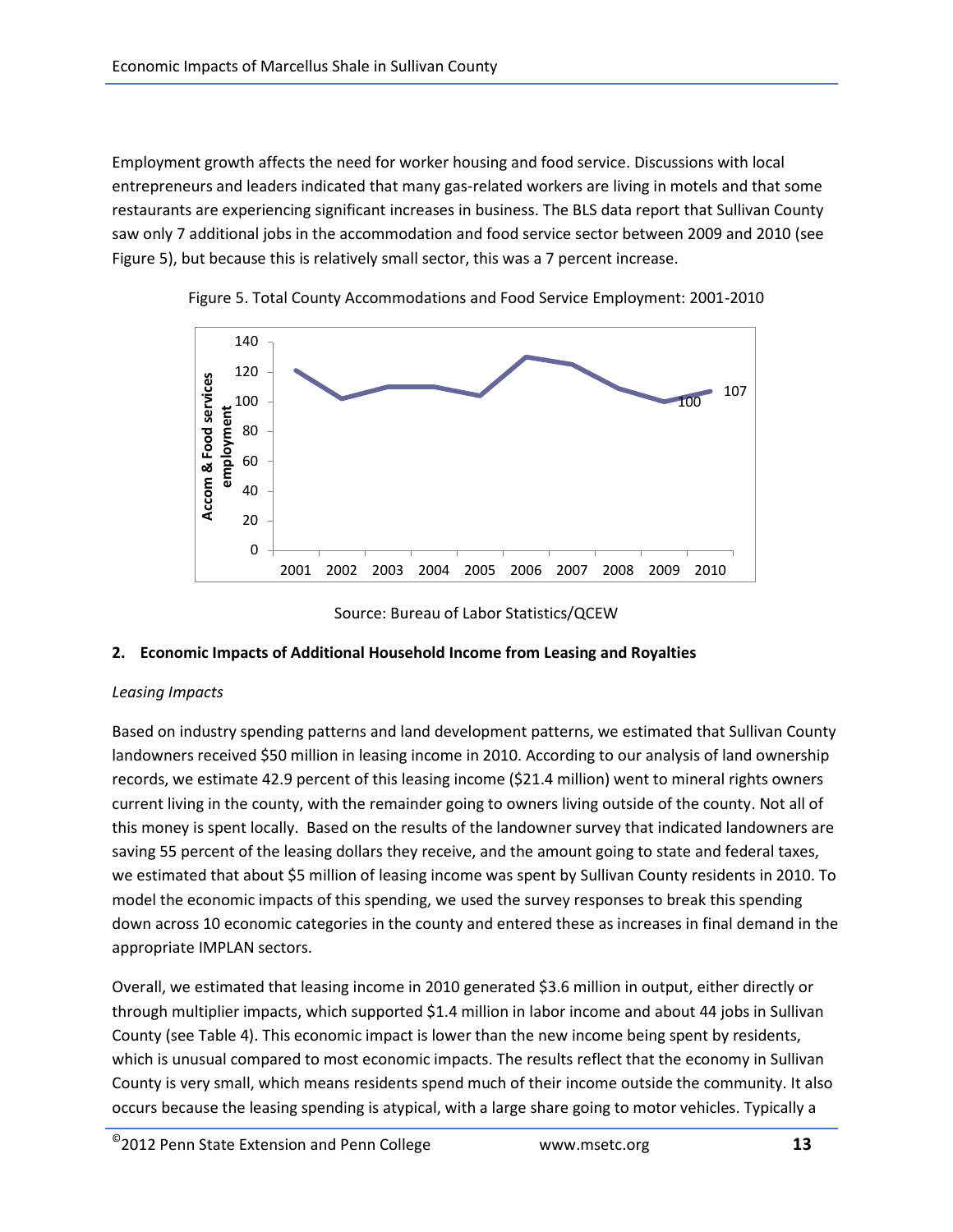large proportion of the sale price of such goods goes to cover the wholesale cost the retailer paid to a supplier outside the county, so those dollars immediately leave the community rather than being respent. For example, if a consumer buys a new car for \$30,000 from a local dealer, most of this purchase price goes directly to the auto manufacturer.

| Impact Type         | Employment | Labor Income   | <b>Total Value Added</b> | Output         |
|---------------------|------------|----------------|--------------------------|----------------|
| Direct Effect       | 36.7       | \$1,204,154.52 | \$1,639,549.77           | \$2,893,153.33 |
| Indirect Effect     | 3.7        | \$104,841.81   | \$202,576.23             | \$348,848.00   |
| Induced Effect      | 3.1        | \$119,231.61   | \$278,908.20             | \$418,876.96   |
| <b>Total Effect</b> | 43.5       | \$1,428,227.94 | \$2,121,034.20           | \$3,660,878.36 |

Table 4. Economic Impacts in Sullivan County of Leasing Income

#### *Royalty Impacts*

We used a similar method to estimate the local economic impact of royalty payments to mineral right owners living in Sullivan County, adjusted for savings. To estimate the impacts, we used IMPLAN's median household income category with \$495,000 in 2010.

Overall, we estimated that this local spending of royalty income supports \$176 thousand in county output, \$119 thousand in labor income, and about 1 job (see Table 5).

| Table 5. Economic Impacts in Sullivan County of Royalty Income |
|----------------------------------------------------------------|
|----------------------------------------------------------------|

| Impact Type           | Employment | Labor Income             | <b>Total Value Added</b> | Output       |
|-----------------------|------------|--------------------------|--------------------------|--------------|
| Direct Effect         |            | $\overline{\phantom{0}}$ |                          |              |
| Indirect Effect       |            |                          |                          |              |
| <b>Induced Effect</b> | 1.4        | \$49,764.47              | \$119,026.58             | \$176,822.76 |
| <b>Total Effect</b>   | 1.4        | \$49,764.47              | \$119,026.58             | \$176,822.76 |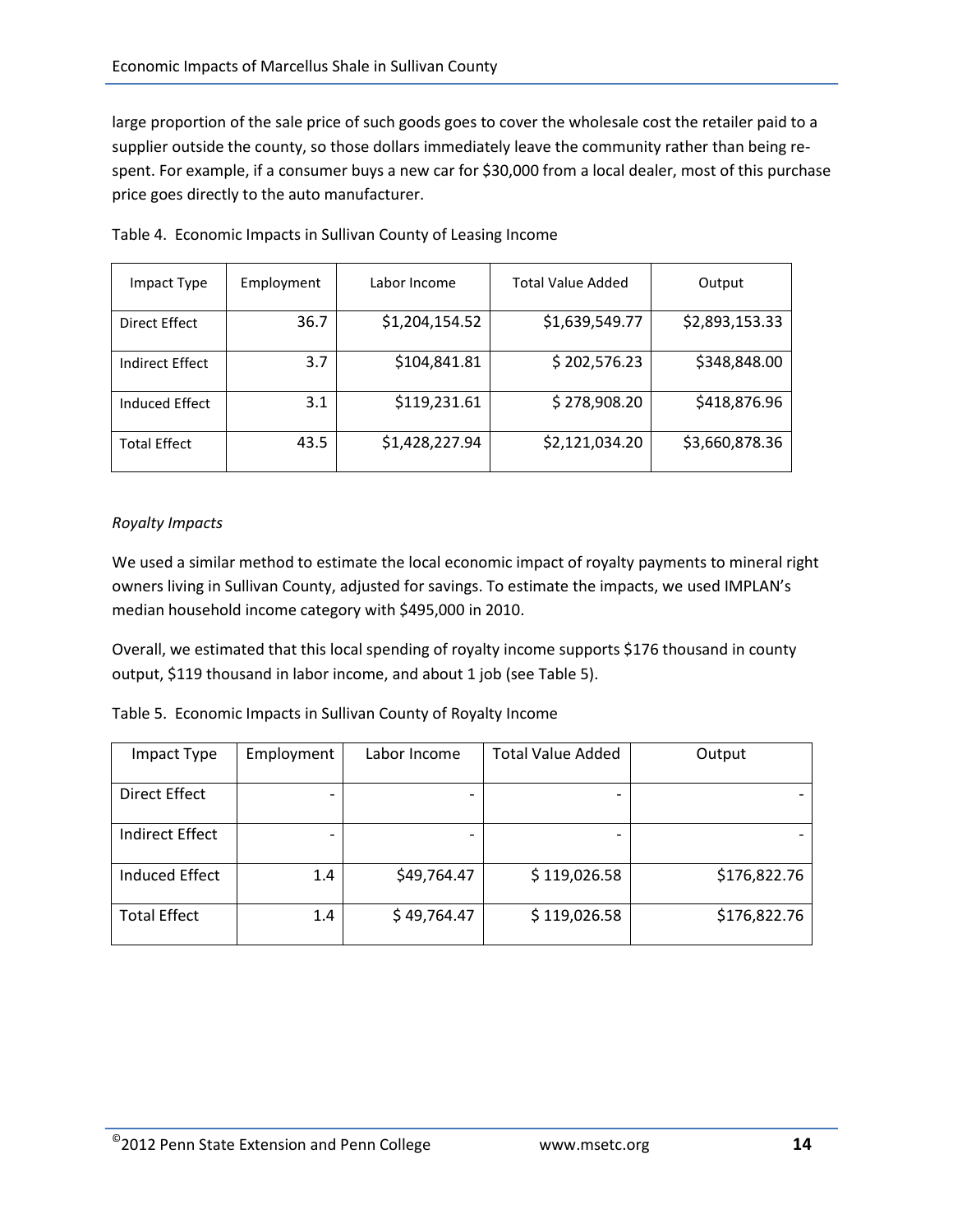#### **V. Discussion**

U.S. Bureau of Labor Statistics numbers require some care in interpretation. They are actual employment changes that have occurred in the county during the years of drilling activity, which shows clearly how total employment has changed. Their numbers include employment changes associated with both industry and mineral right owner spending, so the IMPLAN-based estimates in this analysis are already included in those figures. How many of the jobs in the county are directly or indirectly related to Marcellus Shale activity is not directly apparent from these numbers because it is unclear what would have occurred in the county in the absence of Marcellus development. For example, there may have been some layoffs in non-gas related firms in the sector between 2009 and 2010, so the gas development could have helped prevent major employment losses in the sector.

We did not try to quantify the costs of Marcellus Shale development, such as effects on the environment and health. In addition, we did not address the distribution of benefits and costs between individuals, even though the equity of how these are distributed underlies much of the current policy debate about Marcellus Shale.

The composition of the economic impacts will change as the play matures. Leasing income currently is relatively high compared to royalty income, since the play is relatively young. As leasing activity slows and more wells come on-line, the amount of leasing income will substantially decline, and royalty income should significantly increase.

#### *Local Economic Impacts and Leakage*

These county-level employment numbers may be lower than some would expect (only a 4 percent net increase in employment), given the relatively large amount of money the industry reports spending to develop wells and related infrastructure in the county and the amount of activity that is visible within the county. Local employment gains are smaller than the 13 full-time equivalent jobs per well estimated in prior studies (Brundage et al, 2011), suggesting many of the jobs and much of the income associated with drilling in the county are being created elsewhere, outside the county. This is not surprising due to the rural nature of the county and the relatively small size of its economy, which typically means a larger share of economic activity occurs with businesses, jobs, and workers from outside the county. There thus is less ability to capture economic benefits than in larger economies. This leakage is exacerbated by the spatial nature of natural gas development, with activities shifting frequently from well pad to well pad across the entire region and the supporting infrastructure (and jobs) spread across the region rather than being solely based in the county.

One surprising result was that the economic impacts resulting from lease and royalty dollars going to county residents were not larger, given the amount of these dollars. The relatively large proportion of such spending going to motor vehicles and other retail purchases, combined with the small, rural nature of the county economy, means that much of the dollars going to local mineral right owners end up being spent outside the county. The county and its economy may simply be too small to capture a large proportion of the economic impacts of Marcellus Shale development.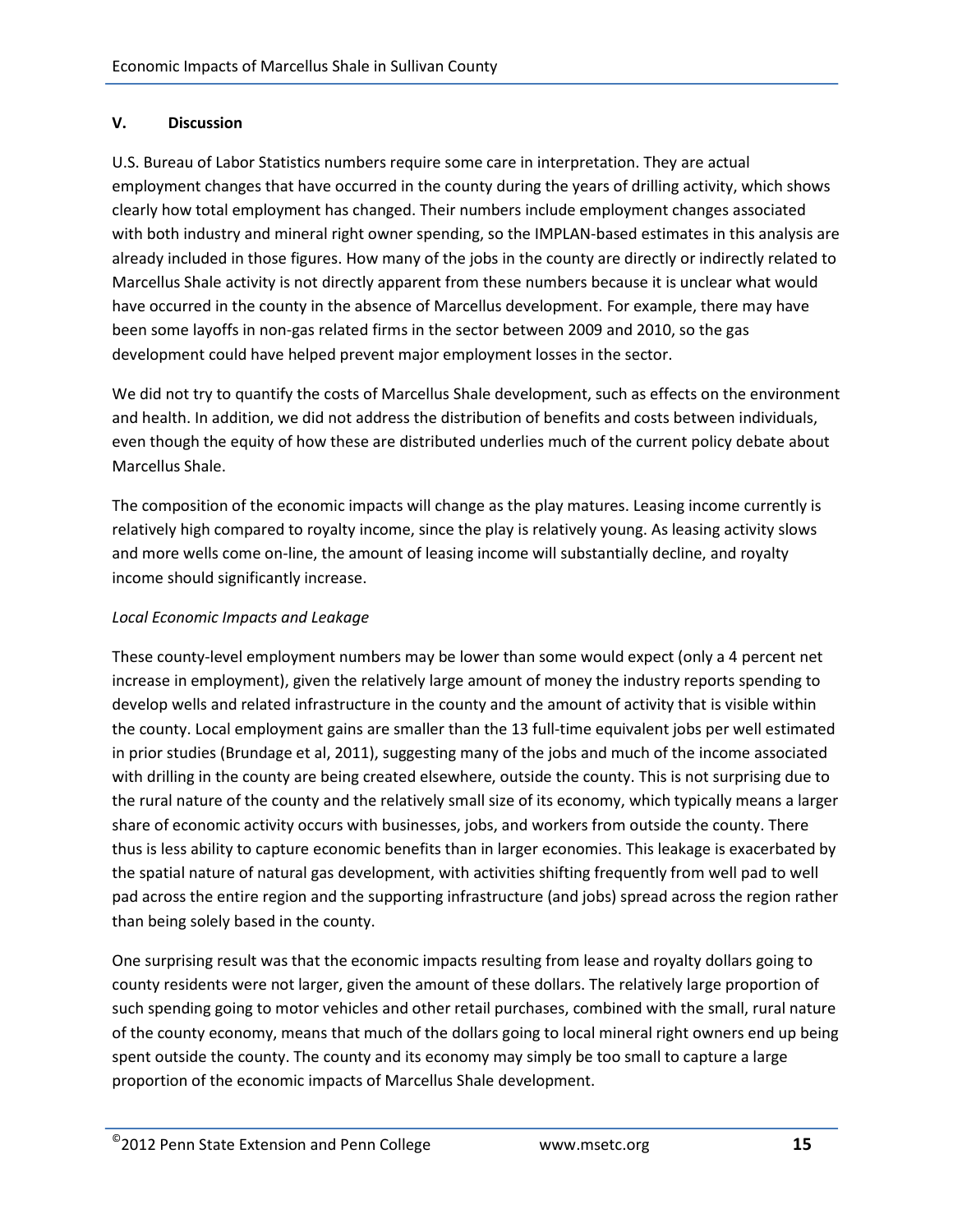#### *Local Activity Doesn't Necessarily Mean Local Economic Impact*

The spatial nature of development and the industry mean that local drilling and gas-related activity may not necessarily have a strong connection to the county's economy, other than through the lease and royalty payments to resident mineral right owners. To the extent that the workers live outside the county, the companies are not based in the county, and a majority of the equipment and materials were not purchased or produced within the county, drilling and pipeline construction activity in Sullivan County may have little direct contribution to the local county economy. For example, a truck driver living in Williamsport and working for a company based there may be driving into and out of Sullivan County to deliver materials and thus be very visible on the roads, but their individual direct connection to the local economy may solely be buying lunches and other incidental purchases if they stop at a local store. Similarly, drilling activity on parcels where non-residents own the mineral rights has less local economic impact because those leasing and royalty dollars immediately leave the community. Visible activity and anecdotes do not necessarily mean local economic impacts are occurring.

The actual observed employment and income effects in the county, compared to the amount that industry reports they spend per well, suggest that a significant proportion of such expenditures occur outside of the county where a well is drilled. This would include purchasing services, supplies, and materials from companies based outside the county, hiring workers who live outside the county, and using materials and supplies that were manufactured outside the county. Yet the dollars being expended are large enough, even with the leakage, that a significant amount of spending clearly does occur within the county itself and is having a positive job and income impact.

#### *Economic Development implications*

Even though it was not directly analyzed within this study, it is absolutely critical to keep in mind that the direct economic impacts from Marcellus Shale development will be transitory because this is a nonrenewable natural resource. When the gas is gone, the direct economic impacts likewise will be gone. In addition, the majority of the employment impacts will occur during the drilling phase of gas development, not during the production phase (see Brundage et al, 2011). The same phenomenon will occur with royalty income due to the shape of Marcellus Shale well production curves (Kelsey, 2011, unpublished analysis). Sullivan County residents and businesses thus need to view natural gas development as a temporary boost to their local economy and be actively working to ensure that the development is tailored in ways that it leaves their community better off long term. This includes maintaining the local quality of life, ensuring current infrastructure investments have long-term usefulness (and are paid off before the boom slows), encouraging the creation of local businesses that broaden the economy so it is less dependent in the long run upon gas development, and protecting the water, air, and forest ecosystems that future generations will depend upon.

The relatively large amount of dollars leaving the community, both through employment and leasing/royalty spending, are an opportunity for economic development. A variety of actions can be taken to increase the amount of dollars that stay and circulate within the local economy. Building more housing would allow a larger share of workers to live within the county (and thus to spend more of their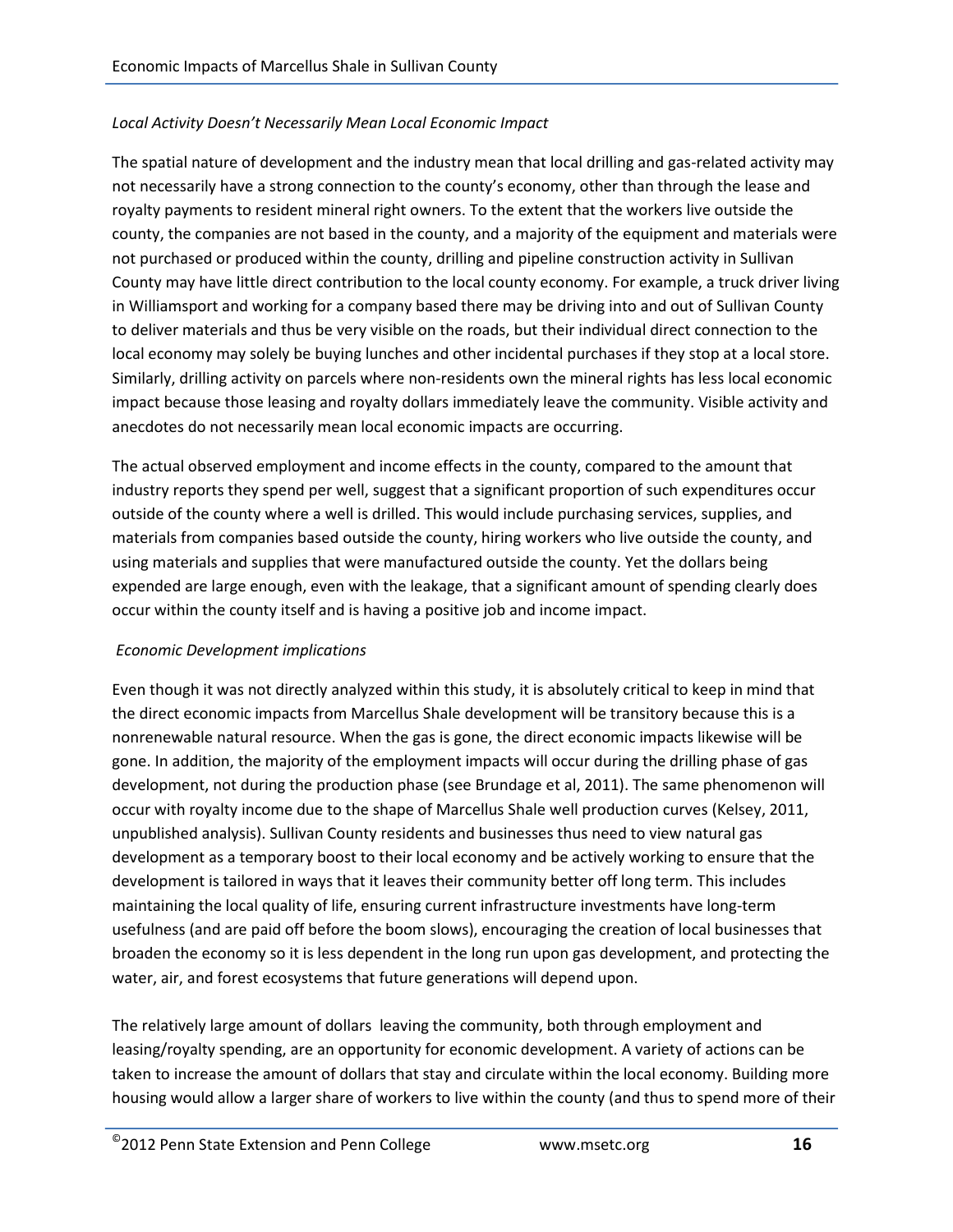income there), plus reduce negative impacts on renters (see, for example, Williamson and Kolb, 2011). Efforts must be cautious because overbuilding could leave a surplus of houses once the boom slows. There may be options for creating housing facilities that can be repurposed after the boom for other uses, such as vacation homes. Workforce training for local residents similarly could increase local economic impacts by increasing the share of the workforce who live locally, as would strengthening the ability of locally owned businesses to compete for contracts with the gas companies.

One important finding of this study is the large amount of leakage of leasing and royalty dollars, which is partially due to the relatively small nature of the county's economy. Increasing the scale and scope of the local retail and service sectors would help capture more of these dollars and could have long-term positive impacts within the community if it was done with the long run in mind. Such actions can include participating in Main Street style programs to revitalize downtown shopping districts, organizing and providing technical support to local businesses, and expanding the diversity of retail items and services available locally.

It also is important to recognize that economic activity and Marcellus Shale-related development in surrounding counties can benefit residents of Sullivan County. The county's economy is connected to nearby counties and does not stand separately. Many residents commute outside the county for work, local businesses employ nearby county residents, and non-residents patronize those county businesses. The regional nature of the economy means to an extent it is somewhat artificial to focus solely on the impacts within the county itself. Economic development efforts and local officials should recognize the interconnected nature of the local economies and that job creation in one county generally has positive effects on surrounding counties. Rather than each county working on its own economic development activities, there is benefit to communication and collaboration across county lines.

The relatively rapid onset of Marcellus Shale development has caught some local governments and agencies by surprise. It is creating significant opportunities and challenges, but many of these require relatively rapid and comprehensive responses. The Commonwealth should consider whether local development agencies, local government, and others could benefit from increased state assistance to increase their capacity to respond proactively. This would help those counties directly, plus recognize the regional and statewide implications of gas development within those counties.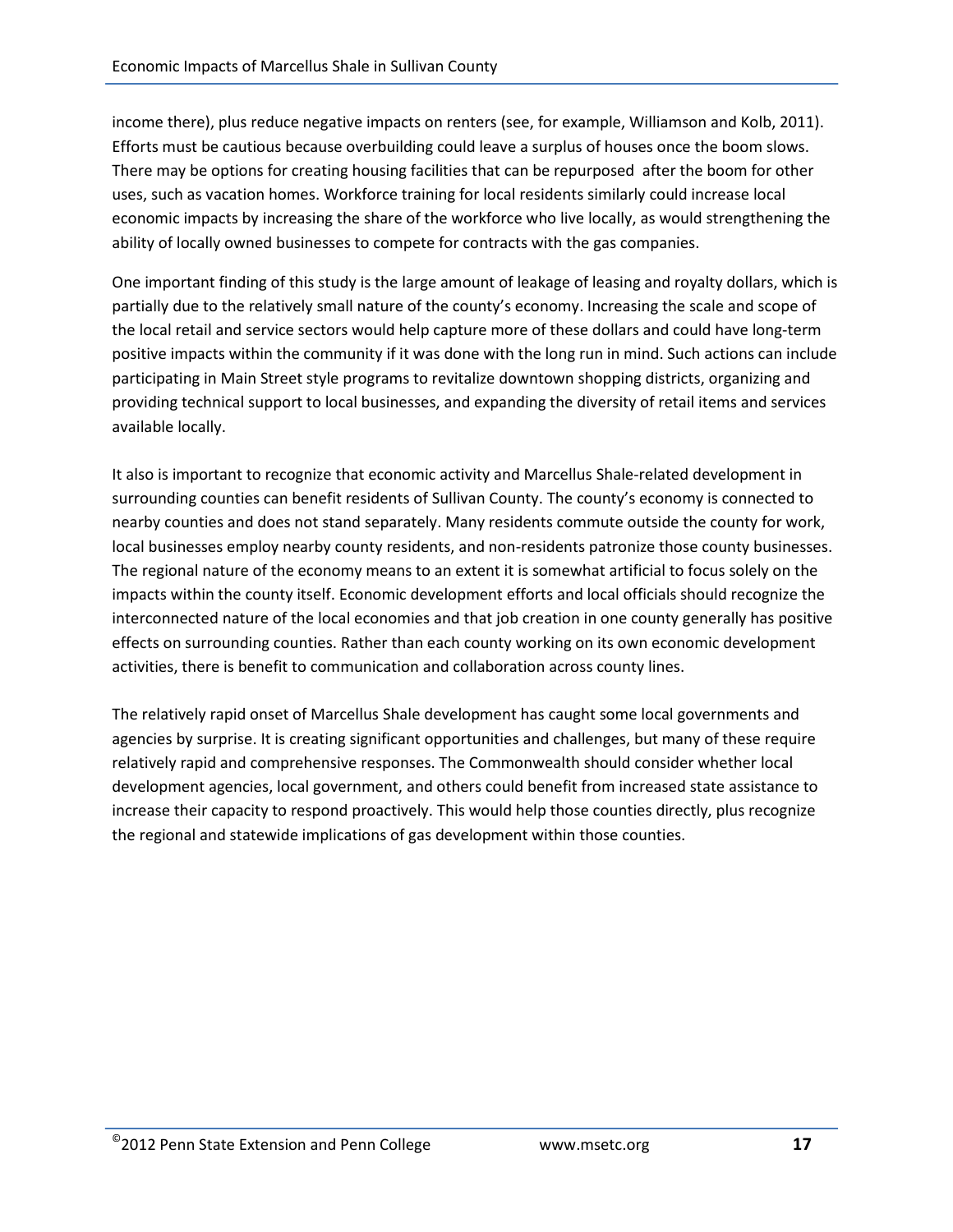#### **VI. Conclusions**

The Bureau of Labor Statistics and IMPLAN analyses indicate that development of Marcellus Shale is having an economic impact in Sullivan County. The employment growth that has occurred during the ramp up of Marcellus Shale development, in sharp contrast to statewide employment trends, shows that the development is positively affecting employment in the county. The IMPLAN analysis suggests that leasing and royalty income going to county residents similarly is having positive impacts on the local economy, generating around 45 jobs in 2010, in addition to increasing those residents' income.

Yet the job creation in the county, as identified by the BLS data, appears small compared to the spending that the natural gas companies report and to estimates of the statewide economic impacts. This would suggest that a large proportion of the economic benefit resulting from Marcellus Shale development in Sullivan County is occurring outside the county. How the distribution of these benefits across counties compares to the costs and inconveniences of drilling activity is unclear, but is important to consider.

Some may view the BLS employment data as not matching the scale of activity seen within the county. The difference between the actual employment counted by the federal government and local perceptions of employment effects likely is a result of the spatial nature of the development, with many companies and workers being based elsewhere and commuting into the county and many of the supplies being purchased elsewhere. In addition, the small size of the local economy means a larger share of spending by companies, workers, and mineral rights occurs outside the county because needed supplies and services are not available locally. Activity does not necessarily mean a strong connection to the local economy.

These county level results are consistent with prior statewide and national economic impact studies of shale gas development; the main difference with this study is the focus on the economic impacts that occur within the communities with drilling, rather than on the impacts occurring more broadly. A smaller than expected number at the county level does not negate the broader economic impacts that are occurring in neighboring counties, elsewhere in Pennsylvania, and nationally. Prior economic impact studies have been based upon economic estimates or extrapolations, rather than actual observations of employment changes. The results in this study are what the Federal Bureau of Labor Statistics identified as actually occurring within the county.

How long Marcellus Shale development will last in the county, with its associated employment, leasing, and royalty impacts, is unclear. Natural gas development is a non-renewable resource, so by definition drilling will end at some point and so will its local economic impacts in Sullivan County. Some have estimated it may take 30 or more years to drill all the planned Marcellus Shale wells in Pennsylvania, but the drilling phase in any single community likely will be shorter, as the crews complete work in one area before moving on to another. The challenge and opportunity for residents, local businesses, and leaders in Sullivan County is to find ways of using the current Marcellus-related economic activity to strengthen the community and local economy, so when the drilling and natural gas production ends, the county and its residents are better off than they were before the gas development began.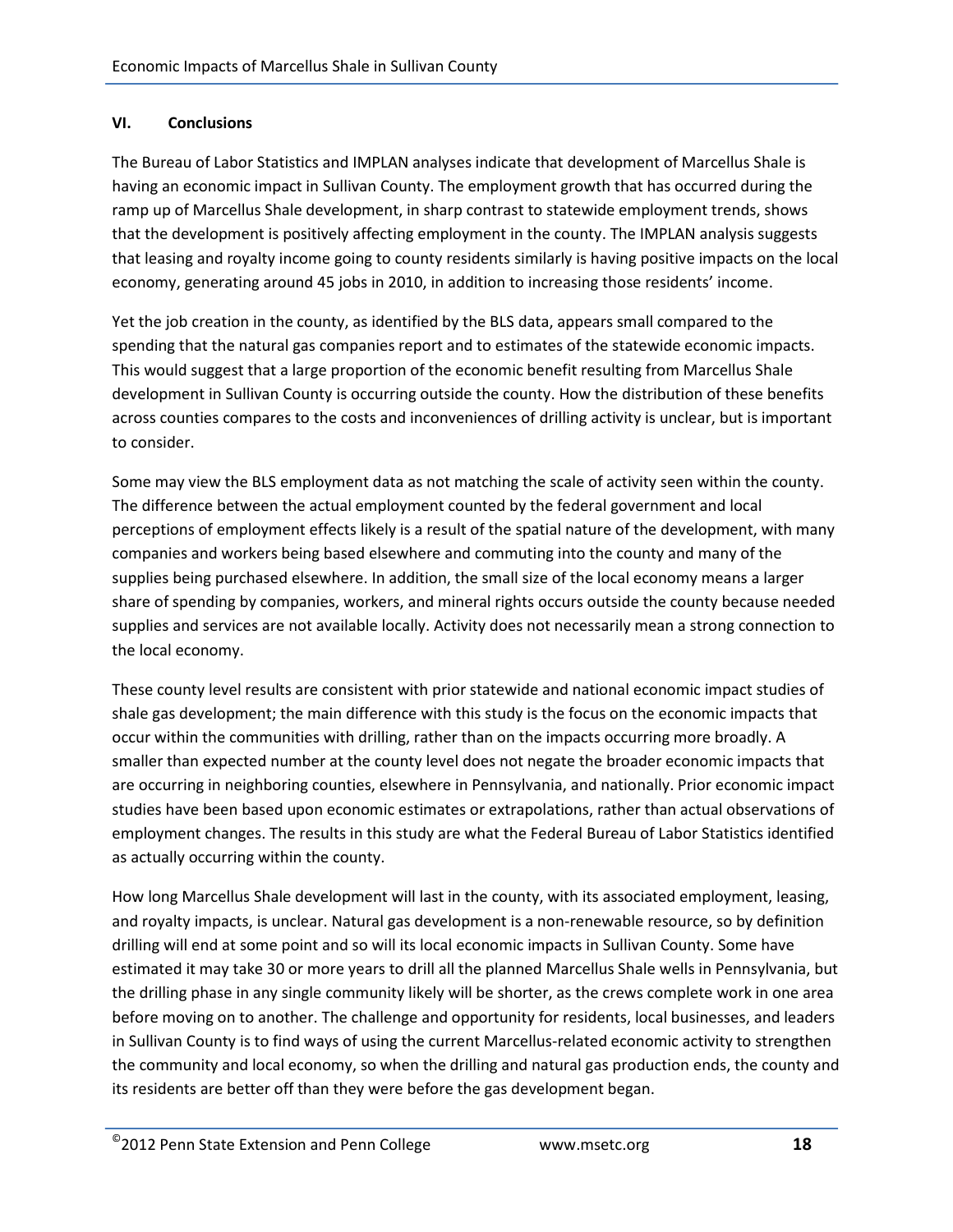#### **References**

Brundage, Tracy L., Jeffrey Jacquet, Timothy W. Kelsey, James R. Ladlee, Janice Lobdell, Jeffrey F. Lorson, Larry L. Michael, and Thomas B. Murphy. (2011). "Pennsylvania Statewide Marcellus Shale Workforce Needs*."* Williamsport, PA: Marcellus Shale Education and Training Center.

Center for Business and Economic Research. (2008). "Projecting the Economic Impact of the Fayetteville Shale Play for 2008-2012." Fayetteville, AR: Sam M. Walton College of Business.

Considine, Timothy J., Robert Watson, and Seth Blumsack (2011). "The Pennsylvania Marcellus Natural Gas Industry: Status, Economic Impacts and Future Potential." University Park, PA: The Pennsylvania State University, Dept. of Energy and Mineral Engineering.

Costanzo, Charles, and Timothy W. Kelsey. (2011). "State Tax Implications of Marcellus Shale: What the Pennsylvania Data Say in 2010." State College, PA**:** Cooperative Extension, The Pennsylvania State University.

Kay, David L. (2011). "The Economic Impact of Marcellus Shale Gas Drilling: What Have We Learned? What Are the Limitations?" Ithaca, NY: Cornell University.

Kelsey, Timothy W., Martin Shields, James R. Ladlee, and Melissa Ward. (2011). "Economic Impacts of Marcellus Shale in Pennsylvania: Employment and Income in 2009." Williamsport, PA: Marcellus Shale Education and Training Center.

Kelsey, Timothy W. (forthcoming 2012). "Marcellus Shale: The Economic Experience So Far." State College, PA: Cooperative Extension, The Pennsylvania State University.

Kinnaman, Thomas C. (2011). "The Economic Impact of Shale Gas Extraction: A Review of Existing Studies." Ecological Economics 70:1243-1249.

National Energy Technology Lab (NETL). (2010). "Projecting the Economic Impact of Marcellus Shale Gas Development In West Virginia: A Preliminary Analysis Using Publicly Available Data." Morgantown, W.V.: U.S. Department of Energy.

Pennsylvania Department of Environmental Protection. (2011). "2010 Wells Drilled By County as of 02/11/2011." Harrisburg, PA: Pennsylvania Department of Environmental Protection.

Pennsylvania Department of Revenue. (2011). "Tax Compendium." Harrisburg, PA: Pennsylvania Department of Revenue.

Pennsylvania Economy League. (2008). "The Economic Impact of the Oil and Gas Industry in Pennsylvania." Pittsburgh, PA: Pennsylvania Economy League.

Scott, Loren C. and Associates. (2009). "The Economic Impact of the Haynesville Shale on the Louisiana Economy in 2008."